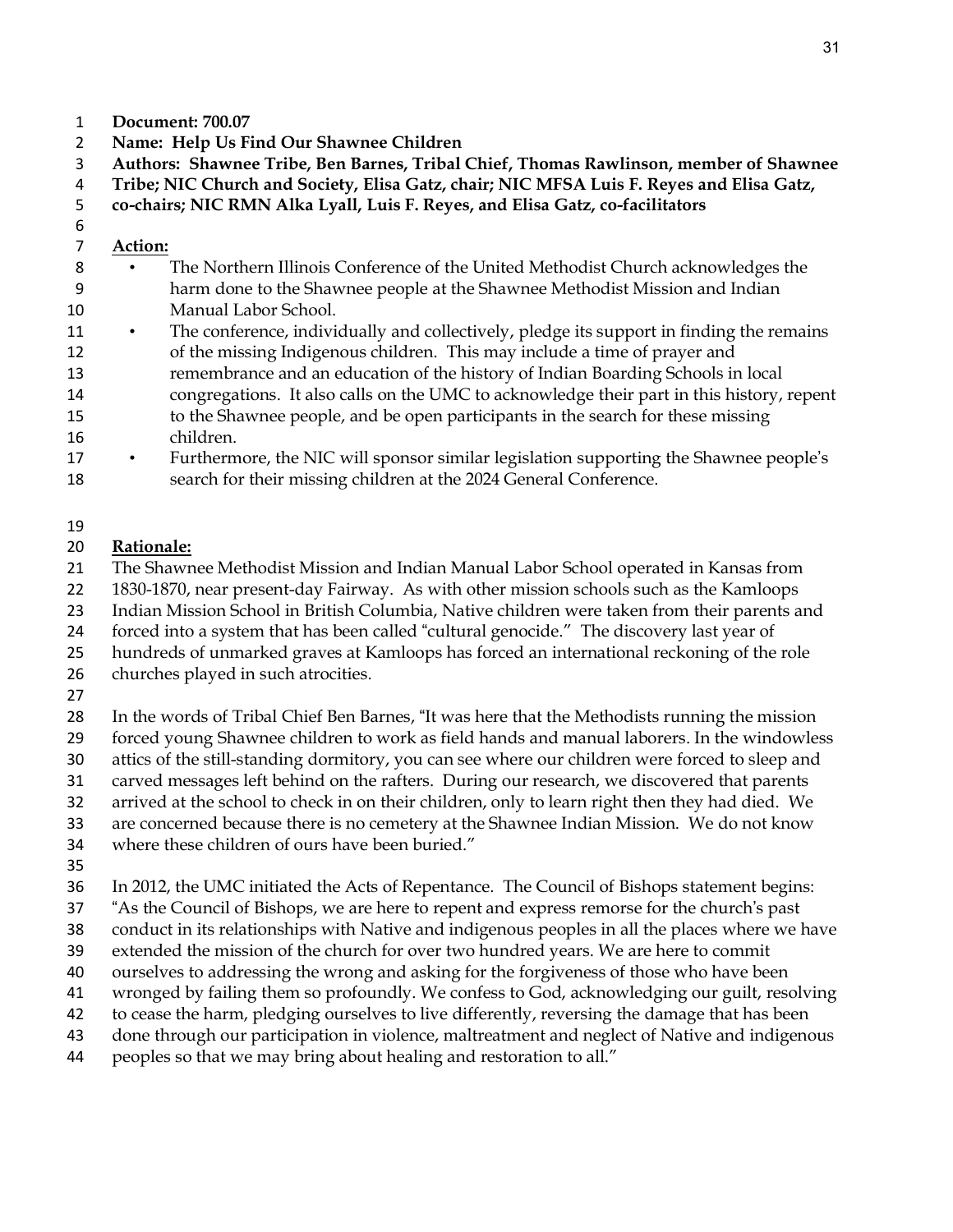- **Document: 700.09**
- **Name: Let's Overcome Christian Nationalism**
- **Authors: NIC Church and Society, Elisa Gatz, chair; NIC MFSA Luis F. Reyes and Elisa**

**Gatz, co-chairs; NIC RMN Alka Lyall, Luis F. Reyes, and Elisa Gatz, co-facilitators**

### **Action:**

- The Northern Illinois Conference of the United Methodist Church condemns the use of Christian symbols and prayers by the attackers on the U.S. Congress at the Capitol on January 6, 2021. We invite our clergy and lay leaders to condemn that attack, as well as any future attacks.
- The Northern Illinois Conference of the United Methodist Church disavows the lies spread about the 2020 Presidential Election that incited the mob carrying Christian symbols to violently attack Congress while it was certifying the Electoral College votes on January 6, 2021. We assert that the election of President Biden was free, fair, and legal.
- We call upon our pastors and lay leaders to lead studies of Christian nationalism using resources including www.ChristiansAgainstChristianNationalism.org; "The Capitol
- Insurrection Was as Christian Nationalist as It Gets," www.nytimes.com/2021/02/28/
- opinion/christian-nationalists; Taking America Back for God by Whitehead and Perry;
- The Power Worshippers: Inside the Dangerous Rise of Religious Nationalists by
- Katherine Steward; and White Too Long, The Legacy of White Supremacy in American Christianity by Robert Long.

#### 

# **Rationale:**

- Members of the Northern Illinois Conference were horrified at the assault on the U.S. Capitol on
- January 6, 2021. We were dismayed by the use of Christian symbols during the violent attack on
- the Congress. The sight of the cross, the Christian flag, "Jesus Saves" signs, and a "Jesus 2020"
- flag modeled on the Trump campaign flag along with the prayers professing a belief in God
- empowering the insurrectionists onto victory abused Christianity. We became more aware of
- the dangerous ideology of Christian nationalism.
- Our United Methodist faith compels us to recognize that Christian nationalism fuses Christian
- and American identities so as to dishonor both the Christian faith and America's constitutional
- democracy. We understand that Christian nationalism often overlaps white supremacy,
- patriarchy, heteronormativity, authoritarianism, and militarism. We believe that no religion,
- including Christianity, should be privileged by government policies. "The United Methodist
- Church has for many years supported the separation of church and state." (UM Social
- Principles)
- We must stand up to and speak out against Christian nationalism, especially when it inspires
- acts of violence and intimidation including vandalism, bomb threats, arson, hate crimes, and
- attacks on houses of worship against religious communities at home and abroad.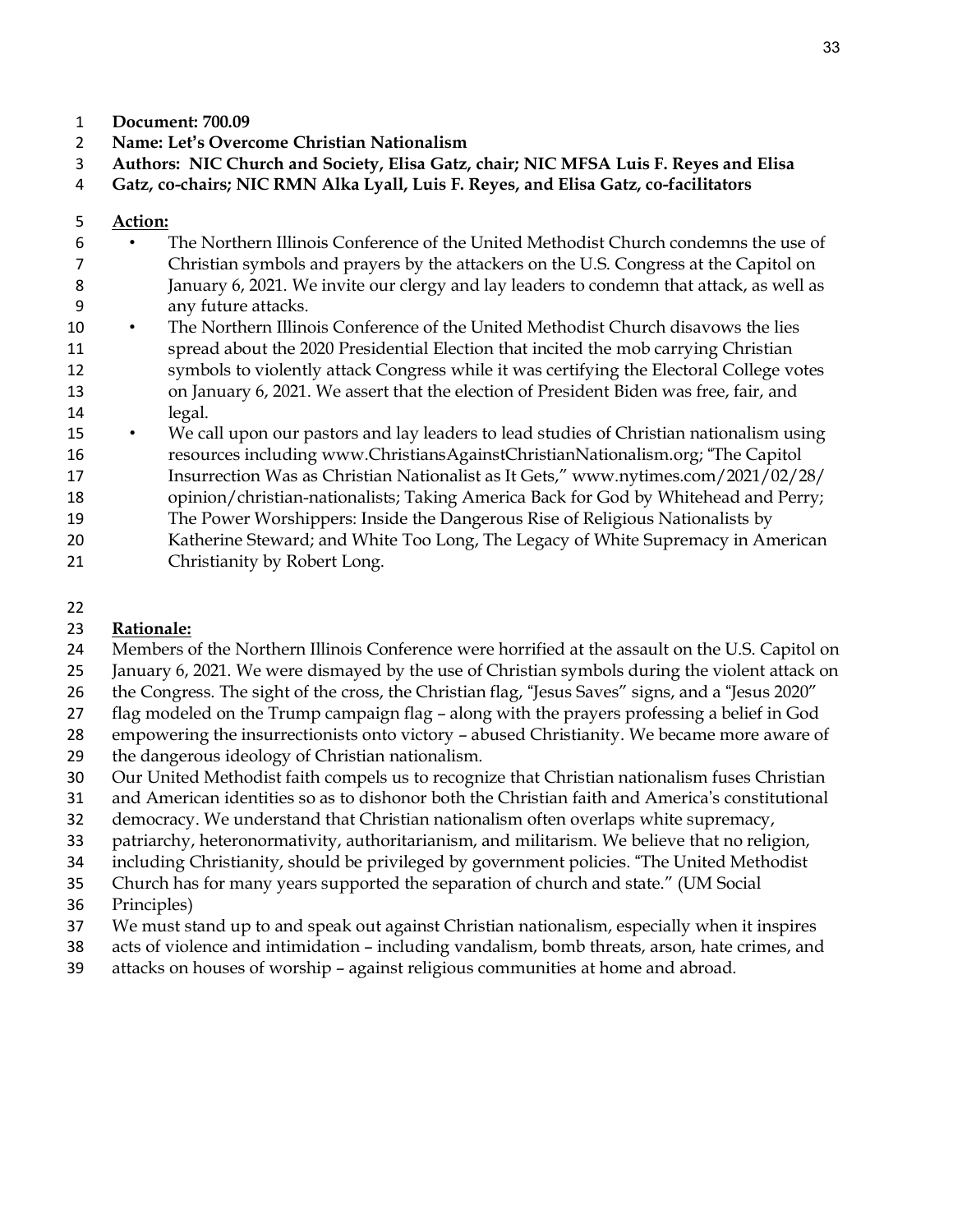- **Document: 700.15**
- **Name: Supporting the Rights of Immigrants, Refugees, and Asylum Seekers to Justice Equity and Right to Counsel**
- **Author(s): Northern Illinois Church and Society, Elisa Gatz, chair; NIC RMN, Alka Lyall,**
- **Luis F. Reyes, and Elisa Gatz, co-facilitators; and NIC Methodist Federation for Social**
- **Action, Luis F. Reyes and Elisa Gatz, co-chairs.**
- 

- **Action:**
- 1. Calls upon its clergy, lay leaders, and members to educate themselves about the plight of immigrants, asylum seekers, and refugees attempting to enter this country and particularly here in the Northern Illinois conference.
- 2. Urges its clergy, lay leaders, and members to consider ways to support Justice for Our Neighbors and other advocacy and support groups such as Interfaith Immigration Coalition, Illinois Coalition for Immigrant and Refugee Rights, and CLASP, whose missions are to offer free high-quality legal services to low-income immigrants, asylum seekers, and refugees; to engage in education and advocacy efforts; and, to provide hospitality and needed childcare, and other related necessary services to aid them in feeling welcomed and supported.
- 3. 4. Urges its clergy, lay leaders, and church members, on their own behalf to contact (write, call, or meet) their State Representatives and Senators to urge them to co-
- sponsor HB 0025 and SB 3144 respectively, the Immigration Right to Counsel Act. 5. Directs the Conference Secretary [or other appropriate Conference rep] to write our State legislators to vote for and support the Immigrant Right to Counsel Act, and advocate for better state laws to promote the health, welfare and security of immigrants.
- 6. Urges its clergy, lay leaders, and members to continue to call upon our U.S. representatives, to continue to pursue more and better decisions to care for the health, welfare, and security of immigrants, refugees, and asylum seekers, such as the recent decision to terminate the federal law, Title 42, which was misused to block migrants from seeking asylum at our southern borders and elsewhere in the U.S.
- **Rationale:**
- 

United Methodists, at the conference and General Conference level, have consistently passed

resolutions and endorsed measures to protect the rights of immigrants, refugees, and asylum

- seekers..[1]
- 

We are grateful that, Justice For Our Neighbors (JFON), was created initiated by the General

Board of Global Ministries in 1999 to help serve thousands of immigrants across the United

- States. . The JFON network effectively provides services to our community here within the
- Northern Ill. Conference, and also is a strong forum for advocacy on behalf of immigrant
- 43 rights. See, [nijfon.org.](http://nijfon.org/) We appreciate the work of JFON and other organizations to advocate on
- the state level for passage of a state law providing immigrants rights to counsel.
- On the Federal level, we note with joy that the Interfaith Immigration Coalition has released a
- statement in support of the Centers for Disease Control and Prevention (CDC), announced plans to terminate Title 42 by May 23. The public health order, first invoked by the Trump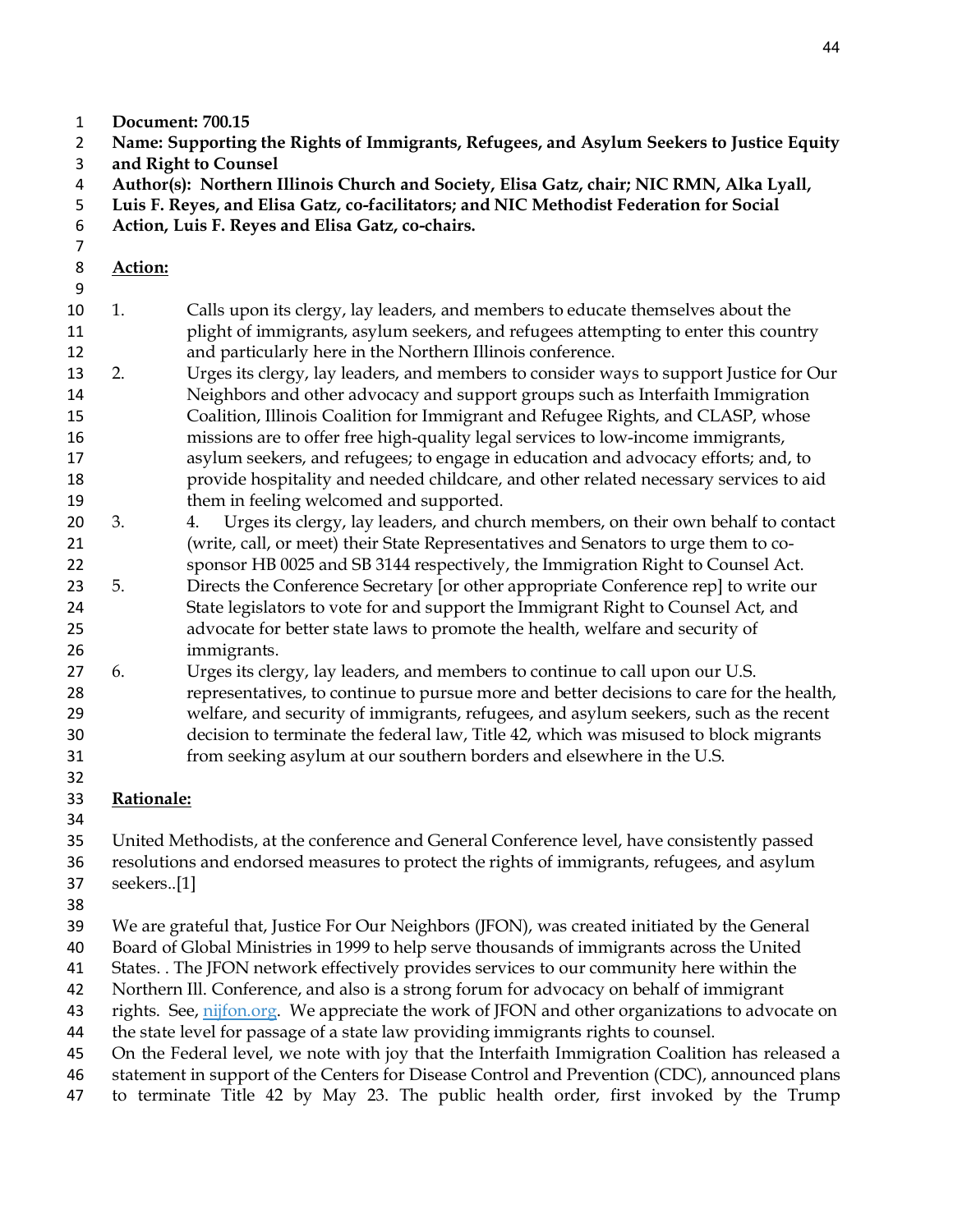- administration and continued by the Biden administration, has been misused for over two years to block migrants from seeking asylum at the U.S. southern border under the guise of protecting public health. Title 42 has resulted in approximately 1.7 million expulsions of asylum seekers back to harm, which has disproportionately impacted Black migrants. Over 10,000 documented incidents of kidnapping, torture, rape, and other violent attacks against vulnerable migrants have been reported since the start of the Biden administration due to Title 42. This is indeed a great step in support of the rights of asylum seekers and refugees, and we also know that more is required of faith communities to support the advocacy and humanitarian work of JFON, Interfaith Immigration Coalition, [should we include CLASP?] and comparable organizations
- 

 We are called to these actions because as Jesus said "I was a stranger and you welcomed me." Matthew 25:35B; and "do not neglect to show hospitality to strangers, for by doing that some have entertained angels without knowing it." Hebrews 13:2; "When an alien resides with you in your land, you shall not oppress the alien." Leviticus 19:33.

- 
- [1] We call upon all UM churches to welcome newly arriving migrants, to treat them as one of
- our native born, see in them the presence of the incarnated Jesus, show hospitality to the
- migrants in our midst, oppose unfair and inhumane immigration policies, such as those that
- support family separation. See, 2016 Book of Resolutions, #3281 (Welcoming the Migrant to the
- US); 2016 Book of Discipline, Social Principles par. 162.
-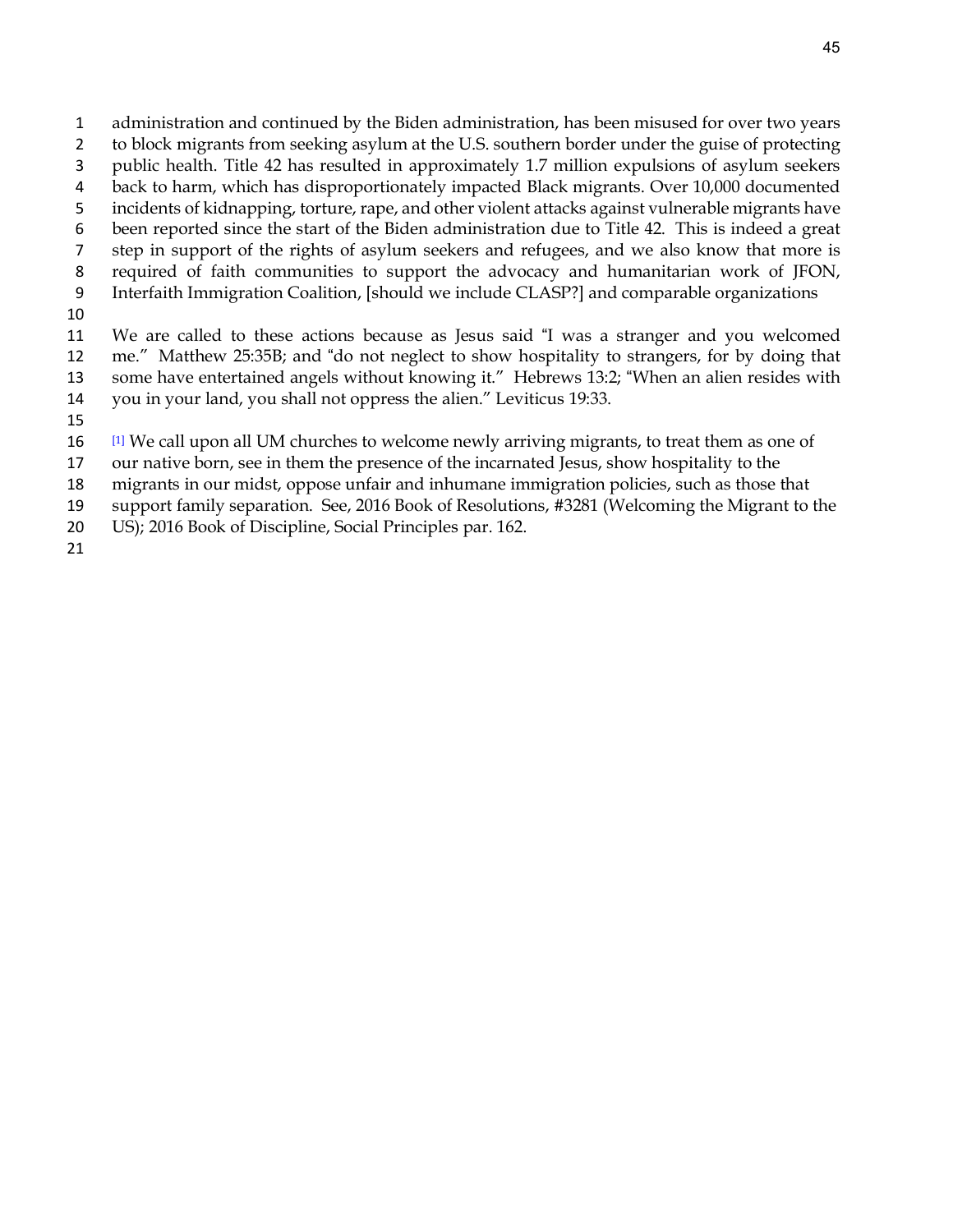- **Document: 700.16**
- **Name: Supporting the Right to Free Speech and to Engage in Nonviolent Actions including**
- **Boycotts**
- **Authors: Northern Illinois Church and Society, Elisa Gatz, chair; NIC RMN, Alka Lyall, Luis**
- **F. Reyes, and Elisa Gatz, co-facilitators; and NIC Methodist Federation for Social Action,**
- **Luis F. Reyes and Elisa Gatz, co-chairs.**
- 

- **Action:**
- 1. Calls upon its clergy and laity to support the right to engage in nonviolent resistance including the use of boycotts and divestments.
- 2. Urges its clergy and laity to educate themselves about the damage anti-BDS laws have done to free speech rights and other nonviolent actions.
- 3. Urges its clergy and laity ,to consider the dangers posed by an Illinois statute that penalizes companies for engaging in actions critical of Israel, even when those actions are taken out of concern for human rights.
- 4. Urges its clergy and laity, on their own behalf to contact (write, call, or meet) their State Representatives and Senators to urge them to review Illinois 'anti-BDS law and proposed U.S. legislation and consider whether these efforts to protect the State of Israel
- justify the chilling of and actual infringement on free speech, and chilling the efforts of companies to comply with international law and human rights.
- **Rationale:**
- 

 In 2005, after years of occupation and oppression, Palestinian civil society issued an urgent cry to the international community to use boycott divestment and sanctions ("BDS") actions until

- Israel: 1) provides equal rights to Palestinian/Israeli citizens inside Israel, 2) recognizes the right
- of return for Palestinian refugees, and 3) ends the occupation of Palestine.
- 

In recent years, this Palestinian-led movement has garnered international support from

churches — including the United Methodist and Presbyterian churches - universities and other

- institutions as it seeks to apply economic pressure on Israel over its treatment of Palestinians.
- 
- United Methodists, at both Annual and General conference levels, have consistently passed
- resolutions and endorsed measures to protect the rights of Palestinians. The NIC was the first
- US conference to pass a divestment resolution in 2006.
- 
- On May 3, 2012, the UMC passed the resolution "Opposition to Israeli Settlements in
- Palestinian Land," calling for a boycott of all products produced in Israel's illegal settlements on
- Palestinian land. The GC also asked "*all companies* that profit from and/or support settlements
- through their business activities to examine these and stop any business that contributes to
- serious violations of international law, promotes systemic discrimination or otherwise supports
- ongoing military occupation."
- 
- The UMC Resolution foreshadowed the 2014 U.N. Human Rights Council's resolution urging
- businesses to avoid supporting the establishment and maintenance of Israeli settlements in the
- occupied Palestinian Territories.